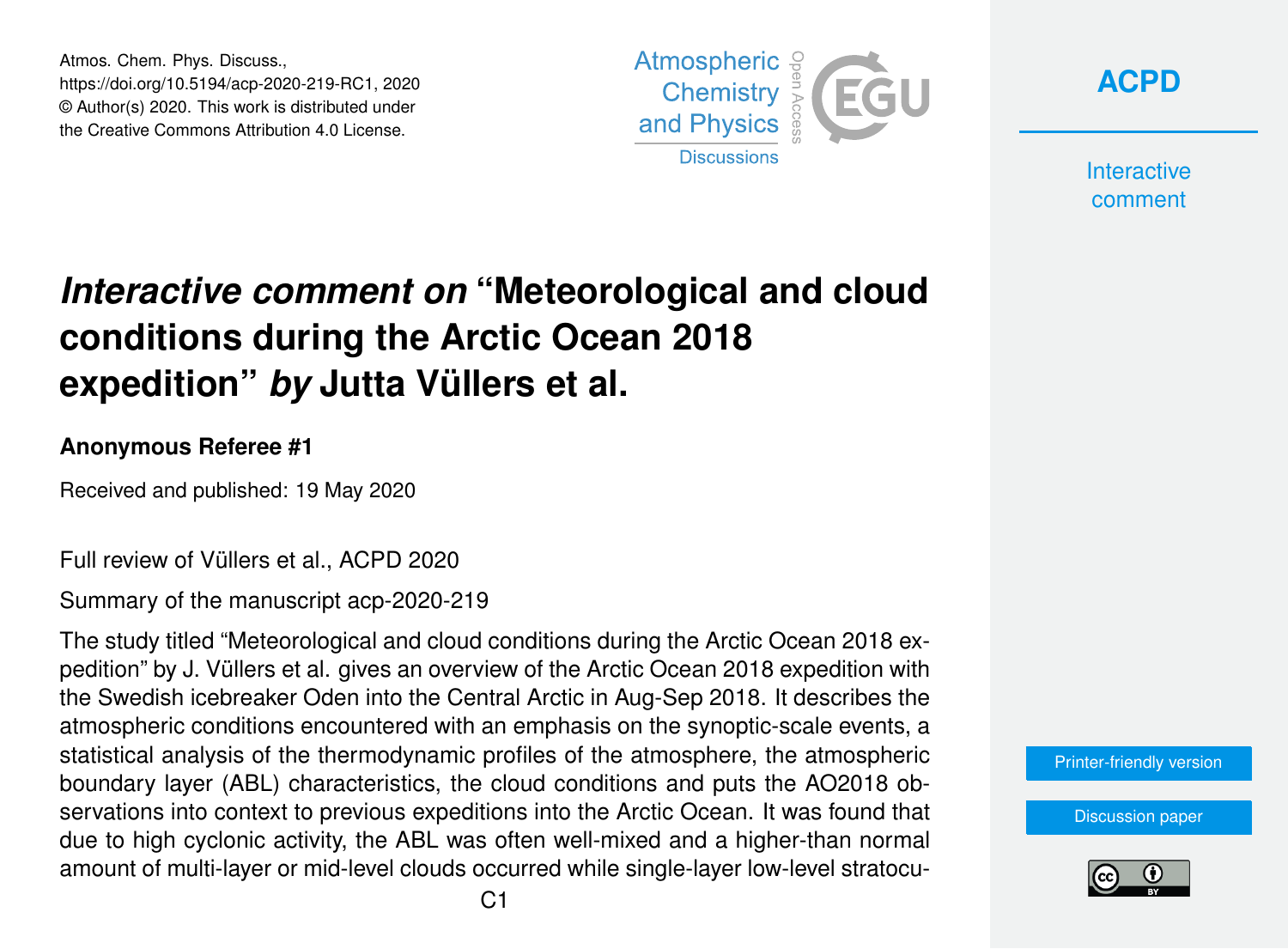mulus was observed less frequently than during previous expeditions. For several aspects of the statistical analysis like inversion strength/thickness/height as well as near-surface meteorological conditions, the observation period was divided into meltand freeze up period as well as into synoptic-event dependent 8 periods. I would suggest the manuscript to be published after major revisions. The authors should address the following points: Major comments

l.242-247: Please connect this paragraph better to the previous results (and Fig6): under which synoptic and cloud conditions did which of the bimodal main capping inversion base heights occur? Under which synoptic and cloud conditions did which coupling state prevail?

- l.253: Explain why fog was misclassified as "Aerosol, Aerosol & Insects" by the Cloudnet algorithms. In Fig.31 d) these incidences were already filtered? Please add the fog depths in Fig.31 d). Griesche et al., 2019 (https://doi.org/10.5194/amt-2019-434) described a Raman-lidar based approach to introduce fog into the Cloudnet classification category based on Arctic cloud observations. – If possible, please apply this method to the HALO Photonics Doppler lidar/ceilometer observations and compare this method to your fog detection. As you mention, liquid occurrence would increase in Fig.10 if you included your fog detection results. In case you can use the lidar observations to detect fog, please include this fog category as liquid cloud in Fig 10 etc. to improve your cloud classification statistics. The lidar-based fog detection would also allow for fog characterization in P2 in Fig.17.

l.280f: A fixed threshold of Cloudnet mixed-phase layer depth of 700m seems a bit arbitrary for determination of single vs multiple cloud layers. The used reference Sotiropolou et al., 2014 is missing in the reference list. Based on your radar and radiosonde observations, you can determine if the clouds are thick mixed-phase clouds or actually multi-layer mixed-phase clouds as illustrated by Vassel et al., 2019 (https://doi.org/10.5194/acp-19-5111-2019). – Please apply this method to substantiate your AO2018 cloud statistics overview. This will then of course also affect the **[ACPD](https://www.atmos-chem-phys-discuss.net/)**

**Interactive** comment

[Printer-friendly version](https://www.atmos-chem-phys-discuss.net/acp-2020-219/acp-2020-219-RC1-print.pdf)

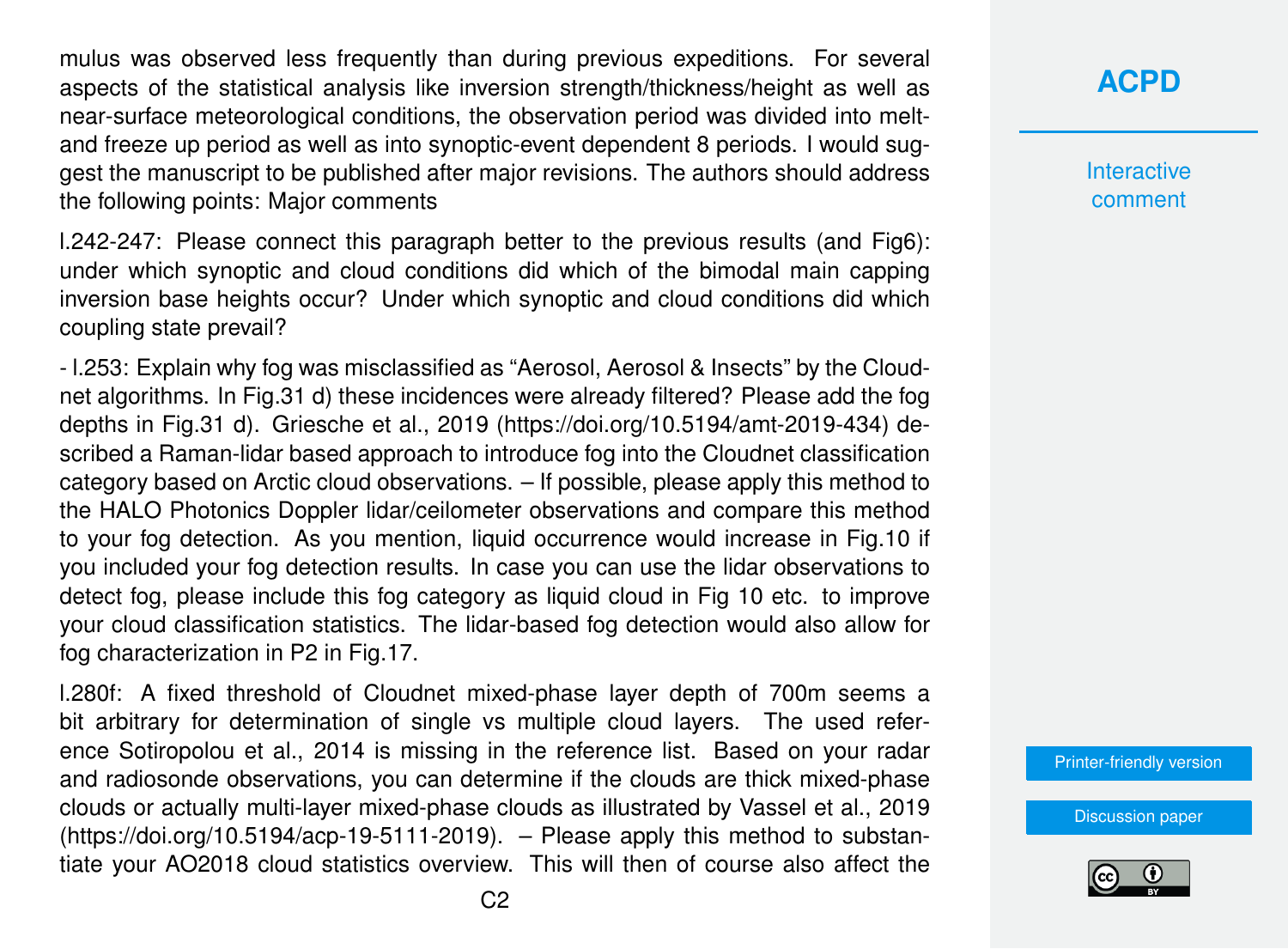single-vs-multi-layer cloud statistics in Fig.14+15 and the discussion on p.12ff.

Section 5.3: In multi-layer cloud conditions, please explain why you compare the statistics of first and second layer cloud base and depth (Fig.16). . .if you do not do a more detailed/precise characterization of multi-layer clouds as suggested above, these differences don't seem to have a solid basis.

Precipitation conditions were only mentioned briefly in the manuscript even though cloud radar and micro rain radar measurements were made. Please describe Fig.4f more in detail and include a discussion of Fo of precipitation during the different periods, accumulated precip amount, snow vs rain vs supercooled drizzle.

#### Minor comments

- p.1 abstract: mention that the Arctic Ocean 2018 was a ship-based expedition with the Swedish icebreaker Oden - l.28f and following: citations to one specific fact should always be in chronological order - l.29: past five years is not true anymore since we are now in 2020, please rephrase - l.45: mid-latitudes are only well-characterized in the Northern Hemisphere, please adjust. - l.52: radiative effect of mixed-phase clouds is surface dependent: over ice warming, over open ocean not. Please be more specific. - l.66f: The comparability of AO2018 to the mentioned four previous campaigns would benefit from a map and a table: A map showing the focus areas of the other campaigns and the corresponding sea ice cover (in comparison to Fig1.) and a table stating the time periods of the other campaigns - did they all happen during Aug-Sep or earlier in the summer? - l.86: add websites of the two projects as footnote - l.89: "atmospheric" remote sensing instruments - l. 90f: Why was only the lidar horizontally stabilized? l.96: Just to clarify, 6 hourly radiosonde data instead of GDAS or ECMWF re-analysis was used in the Cloudnet processing of the data? - p.4: Please include a photo of the Oden and label the positions of the mentioned long-list of instruments. - l.102 and 106: How did the two ceilometers compare? - l.127: Doesn't the LI-COR LI-7500 measures fluxes of water vapor and CO2? - l.128: at which altitude above the snow surface

## **[ACPD](https://www.atmos-chem-phys-discuss.net/)**

**Interactive** comment

[Printer-friendly version](https://www.atmos-chem-phys-discuss.net/acp-2020-219/acp-2020-219-RC1-print.pdf)

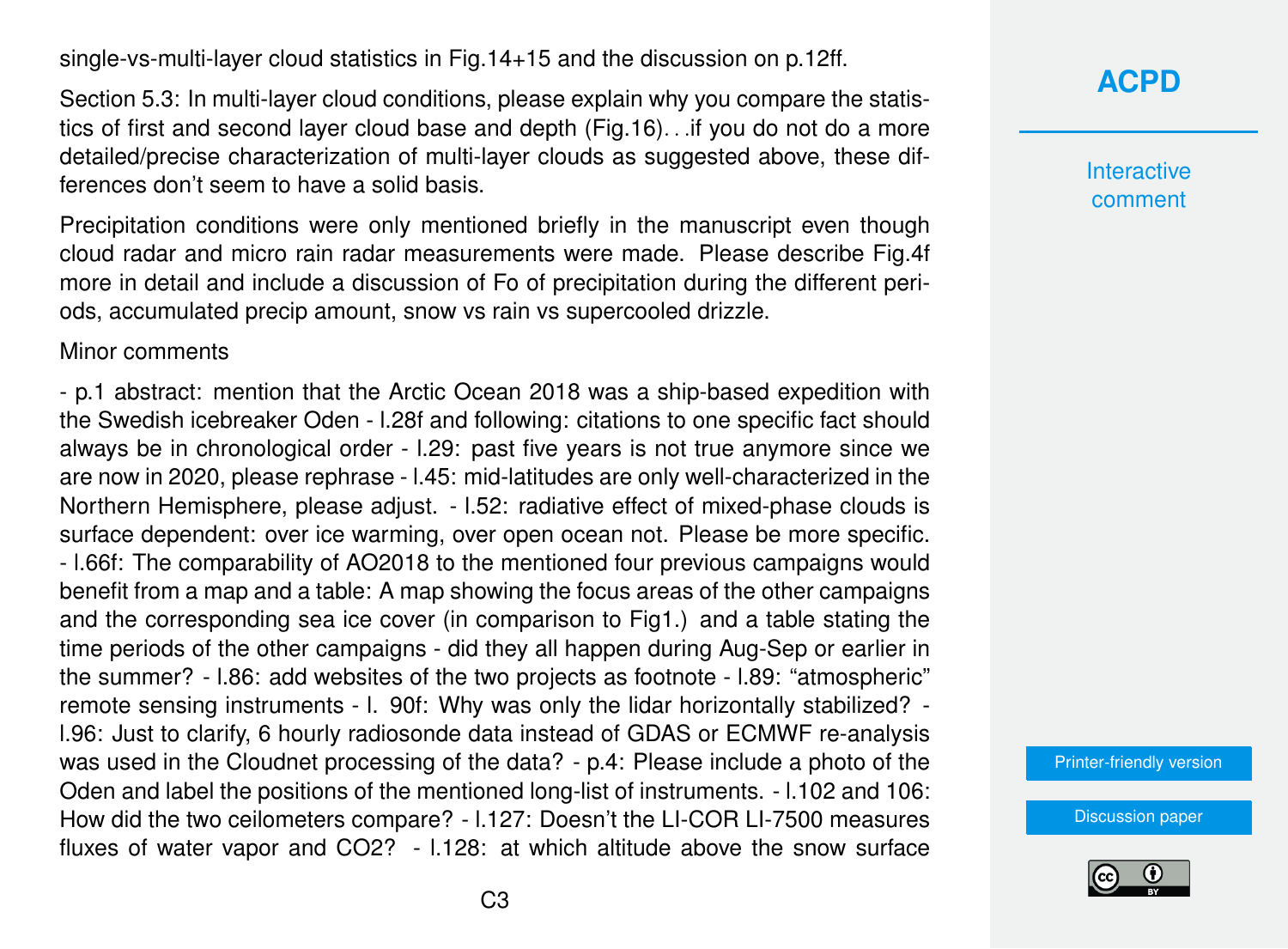were the solar- and IR radiometers installed? Please add - L161: Define how the "net surface energy" was determined, it should be the sum of the net radiation  $+$  latent  $+$ turbulent heat fluxes + ground (soil) heat flux. – Did you measure ground heat flux? Or do you refer to "net surface radiation" instead of energy? (Also Fig5f) Please be precise in your use of "net surface radiation budget" vs "net surface energy budget" throughout the manuscript - l.188: "near-surface air" instead of "surface" - l.200: "wind speeds" - l.253: You have not mentioned the duty cycle of the radar measurements previously. In the measurement description please add the cycle of cloud radar RHI scans (1x/hour? 2x/hour?...?) as well as the RHI scan angles. - l.274: According to Fig10 b) and c), mixed-phase clouds had a higher occurrence frequency than ice clouds below 3.5km for both, the melt and freeze-up period. Also, mention that the Cloudnet target classification likely underestimates the FoO of mixed-phase clouds during multi-layer situations since it only classifies liquid in the presence of a lidar signal which in turn gets fully attenuated at an optical thickness of three though. - l.287: I suppose the listed liquid cloud statistics again do NOT include the fog classification? – If so, please update after including the fog occurrence as liquid cloud. -l.290: It sounds like as if you used the Cloudnet target classification mask for cloud base altitude determination. Why don't you use the multiple lidar observations (HALO, 2x ceilometer) to determine cloud base? What are the lowest observation range gates of the lidars? - l.291: Again, emphasize that ice clouds refer to "ice clouds and ice precipitation" leading to such deep cloud depths. - l.325: Here you state that P7 was characterized by mostly cloudfree conditions. Fig.14 however shows that during P7 cloud-free conditions occurred only for about 5% of the time while for P3 and P8 cloud-free conditions occurred more frequently, namely about 15%, and 10% of the time. – Please adjust. - l.404: Here you mention that cloud radar data was only available during the first 3 days of P8. – Please bundle data gaps earlier on in one paragraph when describing the measurements.

Comments on Figures:

Fig. 4: Please indicate the phase of the precipitation reaching the ground (snow/rain

**Interactive** comment

[Printer-friendly version](https://www.atmos-chem-phys-discuss.net/acp-2020-219/acp-2020-219-RC1-print.pdf)